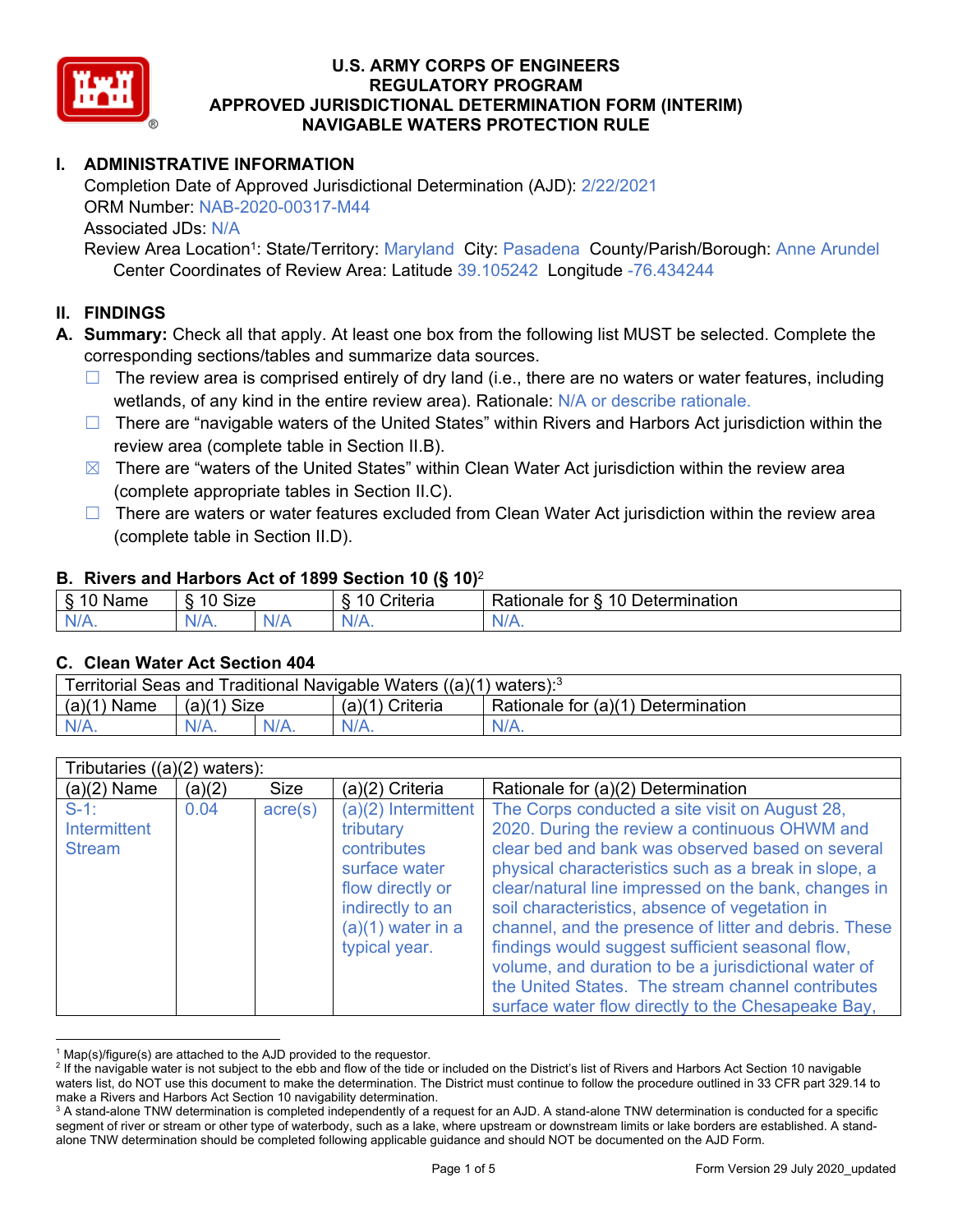

|                                                 | Tributaries $((a)(2)$ waters): |                  |                                                                                                                                               |                                                                                                                                                                                                                                                                                                                                                                                                                                                                                                                                                                                                                                                                                                                                                                                                                                                                                                                                                       |  |  |
|-------------------------------------------------|--------------------------------|------------------|-----------------------------------------------------------------------------------------------------------------------------------------------|-------------------------------------------------------------------------------------------------------------------------------------------------------------------------------------------------------------------------------------------------------------------------------------------------------------------------------------------------------------------------------------------------------------------------------------------------------------------------------------------------------------------------------------------------------------------------------------------------------------------------------------------------------------------------------------------------------------------------------------------------------------------------------------------------------------------------------------------------------------------------------------------------------------------------------------------------------|--|--|
| $(a)(2)$ Name                                   | (a)(2)                         | <b>Size</b>      | (a)(2) Criteria                                                                                                                               | Rationale for (a)(2) Determination                                                                                                                                                                                                                                                                                                                                                                                                                                                                                                                                                                                                                                                                                                                                                                                                                                                                                                                    |  |  |
|                                                 |                                |                  |                                                                                                                                               | which is classified as a traditional navigable water<br>(TNW). A typical year assessment was conducted<br>and is described in Section III.B. The weight of<br>evidence approach supports the conclusion that this<br>water meets the tributary definition and does<br>contribute intermittent flow to a downstream TNW in<br>a typical year.                                                                                                                                                                                                                                                                                                                                                                                                                                                                                                                                                                                                          |  |  |
| $S-2$ :<br><b>Intermittent</b><br><b>Stream</b> | 0.22                           | $\text{acre}(s)$ | (a)(2) Perennial<br>tributary<br>contributes<br>surface water<br>flow directly or<br>indirectly to an<br>$(a)(1)$ water in a<br>typical year. | The Corps conducted a site visit on August 28,<br>2020. During the review a continuous OHWM and<br>clear bed and bank was observed based on several<br>physical characteristics such as a break in slope, a<br>clear/natural line impressed on the bank, changes in<br>soil characteristics, absence of vegetation in<br>channel, and the presence of litter and debris. These<br>findings would suggest sufficient seasonal flow,<br>volume, and duration to be a jurisdictional water of<br>the United States. The stream channel contributes<br>surface water flow directly to the Chesapeake Bay,<br>which is classified as a traditional navigable water<br>(TNW). A typical year assessment was conducted<br>and is described in Section III.B. The weight of<br>evidence approach supports the conclusion that this<br>water meets the tributary definition and does<br>contribute intermittent flow to a downstream TNW in<br>a typical year. |  |  |

| Lakes and ponds, and impoundments of jurisdictional waters $((a)(3)$ waters): |               |         |                   |                                    |  |
|-------------------------------------------------------------------------------|---------------|---------|-------------------|------------------------------------|--|
| $(a)(3)$ Name                                                                 | $(a)(3)$ Size |         | $(a)(3)$ Criteria | Rationale for (a)(3) Determination |  |
| $N/A$ .                                                                       |               | $N/A$ . | $N/A$ .           | $N/A$ .                            |  |

|                               | Adjacent wetlands ((a)(4) waters): |                  |                                                          |                                                                                                                                                                                                                                                                                                                                                                                                                                                                                                                                                                            |  |
|-------------------------------|------------------------------------|------------------|----------------------------------------------------------|----------------------------------------------------------------------------------------------------------------------------------------------------------------------------------------------------------------------------------------------------------------------------------------------------------------------------------------------------------------------------------------------------------------------------------------------------------------------------------------------------------------------------------------------------------------------------|--|
| $(a)(4)$ Name                 | $(a)(4)$ Size                      |                  | (a)(4) Criteria                                          | Rationale for (a)(4) Determination                                                                                                                                                                                                                                                                                                                                                                                                                                                                                                                                         |  |
| $W-1$ : PFO<br>Wetland #1     | 0.35                               | $\text{acre}(s)$ | (a)(4) Wetland<br>abuts an $(a)(1)$ -<br>$(a)(3)$ water. | During the field review all three wetland parameters<br>were observed and confirmed within the PFO<br>wetland using the 1987 Corps Wetlands Delineation<br>Manual and Regional Supplement. The PFO/PSS<br>wetland directly abuts the intermittent stream<br>channel (a(2) water) described above. A typical year<br>assessment was conducted and is described in<br>Section III.B. The weight of evidence approach<br>supports the conclusion that the PFO/PSS wetland<br>is present during a typical year and is jurisdictional<br>because it abuts the a(2) water above. |  |
| <b>W-2: PFO</b><br>Wetland #2 | 0.18                               | $\text{acre}(s)$ | (a)(4) Wetland<br>abuts an $(a)(1)$ -<br>$(a)(3)$ water. | During the field review all three wetland parameters<br>were observed and confirmed within the PFO<br>wetland using the 1987 Corps Wetlands Delineation<br>Manual and Regional Supplement. The PFO/PSS                                                                                                                                                                                                                                                                                                                                                                     |  |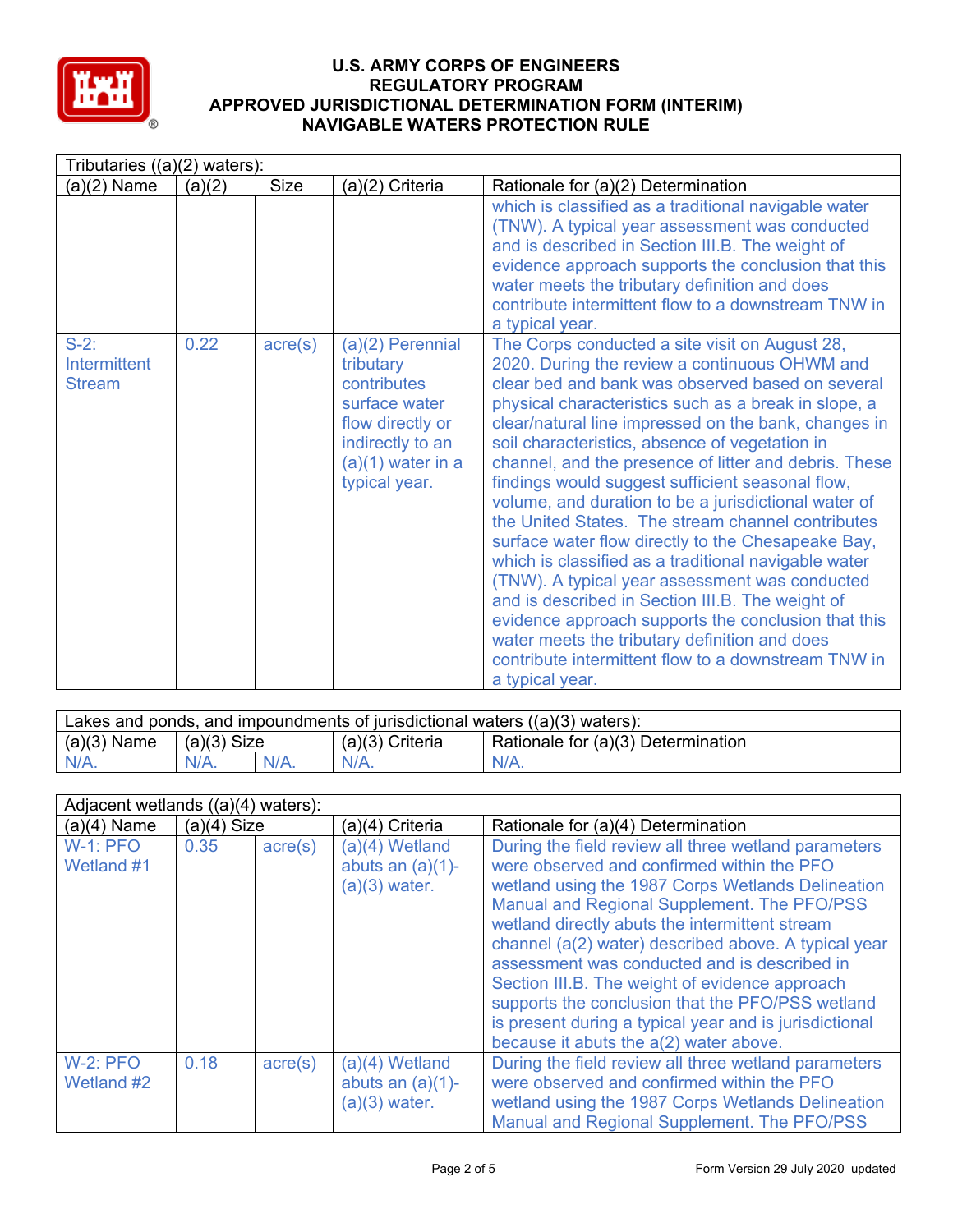

| Adjacent wetlands $((a)(4)$ waters): |               |                  |                                                            |                                                                                                                                                                                                                                                                                                                                                                                                                                                                                                                                                                       |
|--------------------------------------|---------------|------------------|------------------------------------------------------------|-----------------------------------------------------------------------------------------------------------------------------------------------------------------------------------------------------------------------------------------------------------------------------------------------------------------------------------------------------------------------------------------------------------------------------------------------------------------------------------------------------------------------------------------------------------------------|
| $(a)(4)$ Name                        | $(a)(4)$ Size |                  | (a)(4) Criteria                                            | Rationale for (a)(4) Determination                                                                                                                                                                                                                                                                                                                                                                                                                                                                                                                                    |
|                                      |               |                  |                                                            | wetland directly abuts the intermittent stream<br>channel (a(2) water) described above. A typical year<br>assessment was conducted and is described in<br>Section III.B. The weight of evidence approach<br>supports the conclusion that the PFO wetland is<br>present during a typical year and is jurisdictional<br>because it abuts the a(2) water above.                                                                                                                                                                                                          |
| <b>W-3: PFO</b><br>Wetland #3        | 0.45          | $\text{acre}(s)$ | $(a)(4)$ Wetland<br>abuts an $(a)(1)$ -<br>$(a)(3)$ water. | During the field review all three wetland parameters<br>were observed and confirmed within the PFO<br>wetland using the 1987 Corps Wetlands Delineation<br>Manual and Regional Supplement. The PFO wetland<br>directly abuts the intermittent stream channel $(a(2))$<br>water) described above. A typical year assessment<br>was conducted and is described in Section III.B. The<br>weight of evidence approach supports the<br>conclusion that the PFO wetland is present during a<br>typical year and is jurisdictional because it abuts the<br>a(2) water above. |
| $W-4$ : PFO<br>Wetland #4            | 0.30          | $\text{acre}(s)$ | $(a)(4)$ Wetland<br>abuts an $(a)(1)$ -<br>$(a)(3)$ water. | During the field review all three wetland parameters<br>were observed and confirmed within the PFO<br>wetland using the 1987 Corps Wetlands Delineation<br>Manual and Regional Supplement. The PFO wetland<br>directly abuts the intermittent stream channel $(a(2))$<br>water) described above. A typical year assessment<br>was conducted and is described in Section III.B. The<br>weight of evidence approach supports the<br>conclusion that the PFO wetland is present during a<br>typical year and is jurisdictional because it abuts the<br>a(2) water above. |
| <b>W-5: PFO</b><br>Wetland #5        | 0.03          | $\text{acre}(s)$ | $(a)(4)$ Wetland<br>abuts an $(a)(1)$ -<br>$(a)(3)$ water. | During the field review all three wetland parameters<br>were observed and confirmed within the PFO<br>wetland using the 1987 Corps Wetlands Delineation<br>Manual and Regional Supplement. The PFO wetland<br>directly abuts the intermittent stream channel $(a(2))$<br>water) described above. A typical year assessment<br>was conducted and is described in Section III.B. The<br>weight of evidence approach supports the<br>conclusion that the PFO wetland is present during a<br>typical year and is jurisdictional because it abuts the<br>a(2) water above. |
| W-6: PFO<br>Wetland #6               | 0.41          | $\text{acre}(s)$ | $(a)(4)$ Wetland<br>abuts an $(a)(1)$ -<br>$(a)(3)$ water. | During the field review all three wetland parameters<br>were observed and confirmed within the PFO<br>wetland using the 1987 Corps Wetlands Delineation<br>Manual and Regional Supplement. The PFO wetland<br>directly abuts the intermittent stream channel $(a(2))$<br>water) described above. A typical year assessment<br>was conducted and is described in Section III.B. The<br>weight of evidence approach supports the                                                                                                                                        |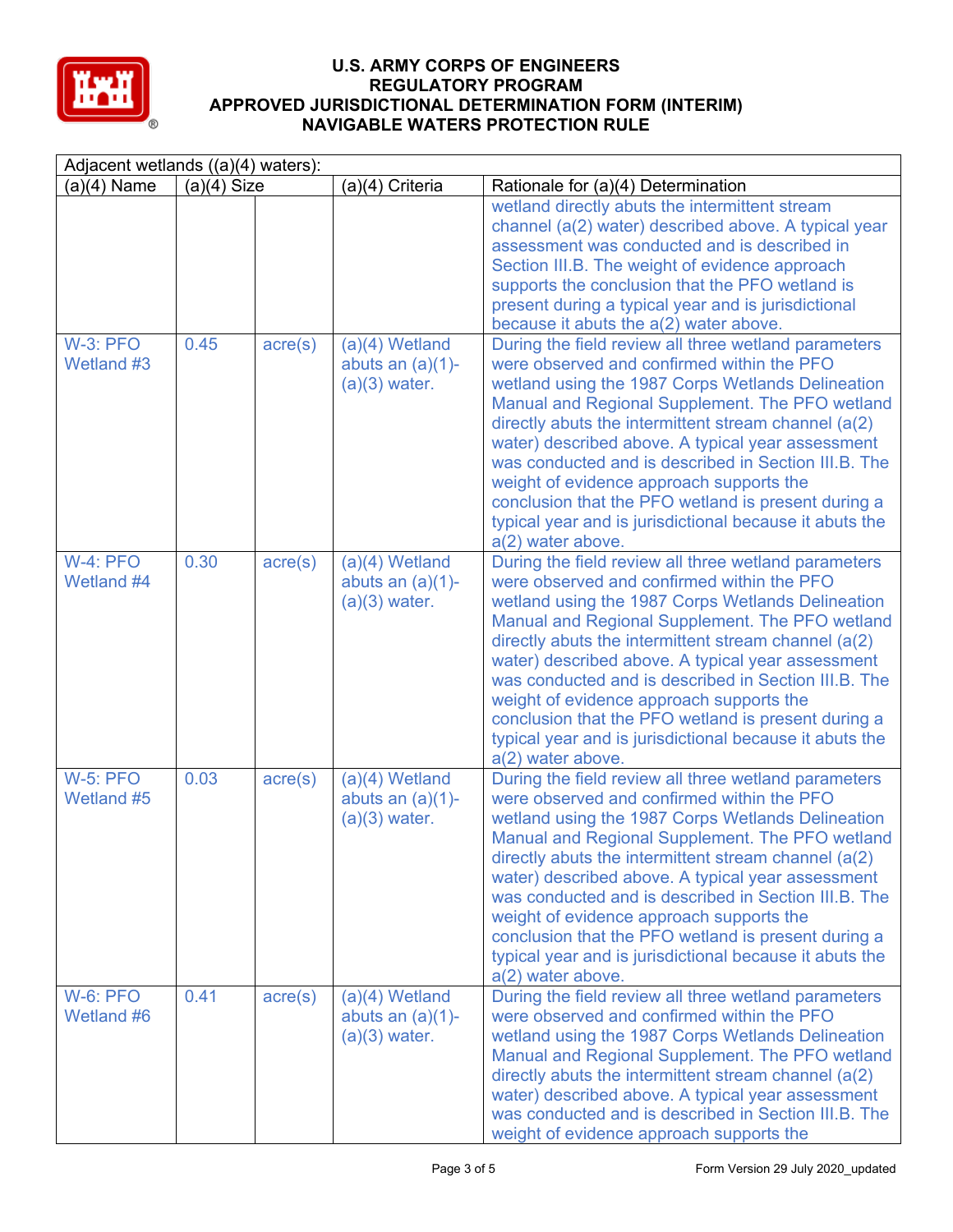

| Adjacent wetlands $((a)(4)$ waters): |               |                  |                                                            |                                                                                                                                                                                                                                                                                                                                                                                                                                                                                                                                                                       |  |
|--------------------------------------|---------------|------------------|------------------------------------------------------------|-----------------------------------------------------------------------------------------------------------------------------------------------------------------------------------------------------------------------------------------------------------------------------------------------------------------------------------------------------------------------------------------------------------------------------------------------------------------------------------------------------------------------------------------------------------------------|--|
| $(a)(4)$ Name                        | $(a)(4)$ Size |                  | (a)(4) Criteria                                            | Rationale for (a)(4) Determination                                                                                                                                                                                                                                                                                                                                                                                                                                                                                                                                    |  |
|                                      |               |                  |                                                            | conclusion that the PFO wetland is present during a<br>typical year and is jurisdictional because it abuts the<br>a(2) water above.                                                                                                                                                                                                                                                                                                                                                                                                                                   |  |
| W-7: PEM<br>Wetland #7               | 0.05          | $\text{acre}(s)$ | $(a)(4)$ Wetland<br>abuts an $(a)(1)$ -<br>$(a)(3)$ water. | During the field review all three wetland parameters<br>were observed and confirmed within the PEM<br>wetland using the 1987 Corps Wetlands Delineation<br>Manual and Regional Supplement. The PEM<br>wetland directly abuts the intermittent stream<br>channel (a(2) water) described above. A typical year<br>assessment was conducted and is described in<br>Section III.B. The weight of evidence approach<br>supports the conclusion that the PEM wetland is<br>present during a typical year and is jurisdictional<br>because it abuts the a(2) water above.    |  |
| <b>W-8: PFO</b><br>Wetland #8        | 1.78          | $\text{acre}(s)$ | $(a)(4)$ Wetland<br>abuts an $(a)(1)$ -<br>$(a)(3)$ water. | During the field review all three wetland parameters<br>were observed and confirmed within the PFO<br>wetland using the 1987 Corps Wetlands Delineation<br>Manual and Regional Supplement. The PFO wetland<br>directly abuts the intermittent stream channel $(a(2))$<br>water) described above. A typical year assessment<br>was conducted and is described in Section III.B. The<br>weight of evidence approach supports the<br>conclusion that the PFO wetland is present during a<br>typical year and is jurisdictional because it abuts the<br>a(2) water above. |  |
| <b>W-9: PSS</b><br>Wetland #9        | 0.01          | $\text{acre}(s)$ | $(a)(4)$ Wetland<br>abuts an $(a)(1)$ -<br>$(a)(3)$ water. | During the field review all three wetland parameters<br>were observed and confirmed within the PSS<br>wetland using the 1987 Corps Wetlands Delineation<br>Manual and Regional Supplement. The PSS wetland<br>directly abuts the Chesapeake Bay, an (a)(1) water<br>as described above. A typical year assessment was<br>conducted and is described in Section III.B. The<br>weight of evidence approach supports the<br>conclusion that the PSS wetland is present during a<br>typical year and is jurisdictional because it abuts the<br>a(1) water above.          |  |

# **D. Excluded Waters or Features**

| Excluded waters ((b)(1)<br>$(b)(12))$ : <sup>4</sup><br>$\overline{\phantom{0}}$ |           |         |                        |                                       |
|----------------------------------------------------------------------------------|-----------|---------|------------------------|---------------------------------------|
| <b>Exclusion Name</b>                                                            | Exclusion | Size    | Exclusion <sup>5</sup> | Rationale for Exclusion Determination |
| $N/A$ .                                                                          | $N/A$ .   | $N/A$ . | $N/A$ .                | N/A.                                  |

<sup>4</sup> Some excluded waters, such as (b)(2) and (b)(4), may not be specifically identified on the AJD form unless a requestor specifically asks a Corps district to do so. Corps districts may, in case-by-case instances, choose to identify some or all of these waters within the review area.  $5$  Because of the broad nature of the (b)(1) exclusion and in an effort to collect data on specific types of waters that would be covered by the (b)(1)

exclusion, four sub-categories of (b)(1) exclusions were administratively created for the purposes of the AJD Form. These four sub-categories are not new exclusions, but are simply administrative distinctions and remain (b)(1) exclusions as defined by the NWPR.